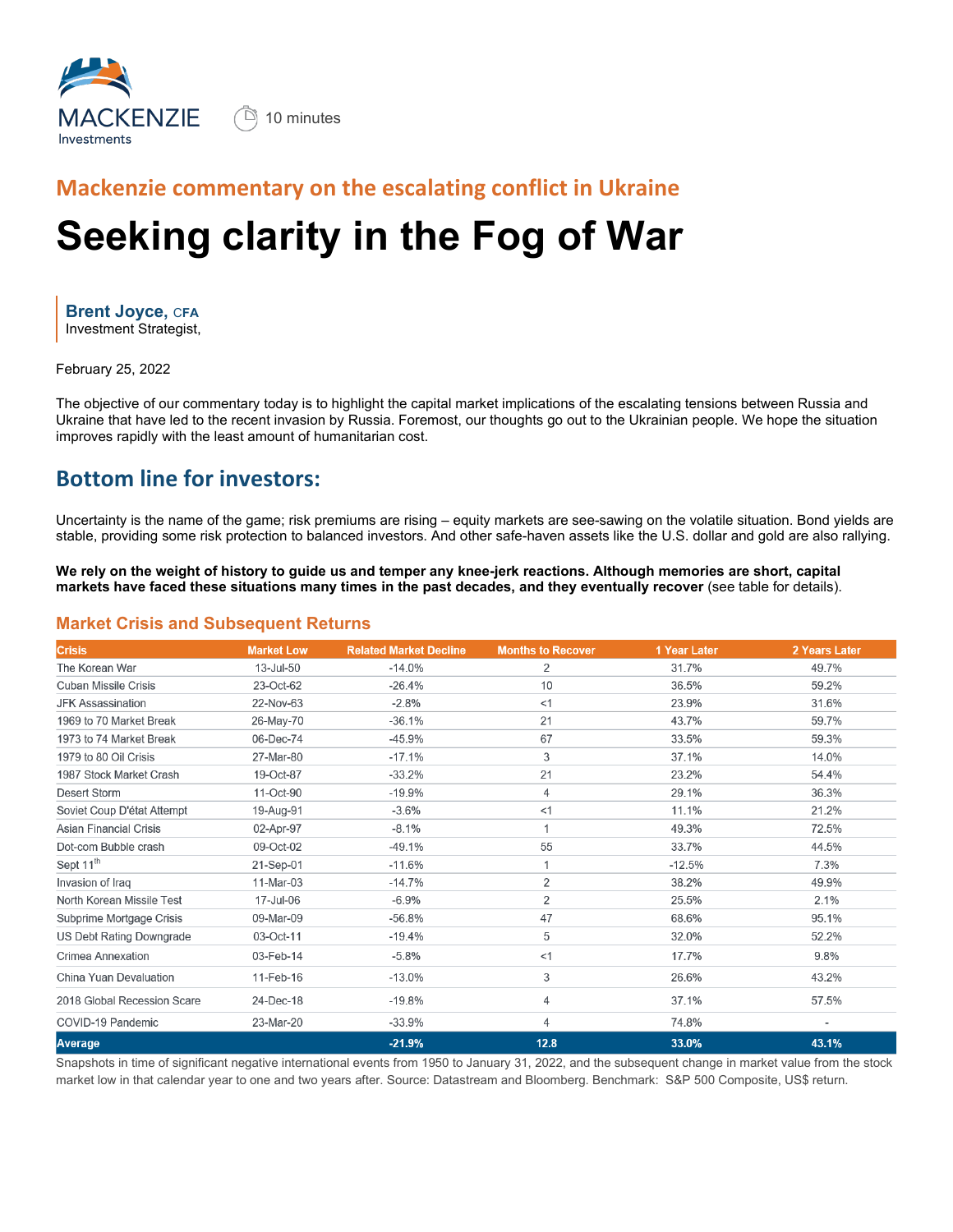

**Our advice is grounded in the appropriate management of risk tolerance and time horizon, with time horizon being especially key in situations like this.** Having the flexibility to weather any storm is a guiding principle for prudent, well-balanced investors. With an appropriate, multi-year time horizon, the golden rule of investing remains - stick with your portfolio if it reflects your long-term goals and plans. While it is impossible to predict the future path for this conflict, our view is that elevated volatility is expected to remain, adding to the existing headwinds of looming central bank tightening, inflation, and supply chain challenges. If your circumstances cannot sustain higher volatility, then that is a reason to make a shift, not the escalating volatility itself.

#### **Economic impact:**

Outside of direct damage to the Ukrainian and Russian economies, the impact to the global economy runs through the path of the extent of sanctions and supply chain disruptions and potential damage to consumer and business sentiment (especially in Europe). These impacts would likely slow economic growth - risk premiums are expected to rise, inflation pressures grow, and supplies of key global commodities face price increases and potential shortages.

The extent of these frictions depends on the scope of the sanctions and the possibility of Russia's weaponization of commodity supplies to further their goals. At the moment, Russian energy supplies to Europe remain largely undisrupted. Thus far, except for the Nord Stream II pipeline, energy has been exempted from sanctions to avoid exacerbating the already precarious supply picture in Europe. As a reminder: Nord Stream II has not been providing any gas to Europe, so sanctions here do not remove existing supply.

There is no clear path on sanctions. All sides bear risk with degrees of negative outcomes for all parties and the global economy. Immediate damage is dictated by the proximity to Ukraine, with the U.S. and other non-European western countries experiencing the least risk. The U.K. faces less risk than continental Europe, and Germany is the most significant within Europe (owing both to its size and energy linkages to Russia/Ukraine). For Russia, oil and gas sales, as well as broader exports, are important to the Russian economy that is already suffering from the Crimea sanctions imposed in 2014. The Russian economy has had eight years to retool and adjust to these sanctions, and their foreign exchange and gold reserves are estimated at ~US\$600 billion, leaving them room to bear some pain.

## **Equity market impact:**

Markets had a rocky start to 2022 on fears over inflation, slowing growth and uncertainty over future central bank policy. The peak-totrough declines we are witnessing are not simply a factor of geopolitics. While the escalation of geopolitical tensions further clouds the growth and inflation outlook, the global economy enters this crisis from a solid footing underpinned by solid business and household demand and activity, rebounding labour markets, and fortress-size balance sheets on the part of businesses and households.

The capital markets have faced these situations many times in the past decades, and they eventually recover. Several examples worth noting from our Market Crisis and Subsequent Returns table:

- Crimea 2014 decline -5.8%
- Desert Storm 1990 -19.9%
- $\bullet$  Iraq Invasion 2003  $\bullet$  -14.7%

Given the U.S.' stance to aid from a distance, with no boots on the ground, our best guess is a market reaction between Crimea and the Middle East examples. Recognize that equity markets have been selling off in anticipation of the inevitability of a Russian invasion. Equity markets are experiencing a high degree of volatility with headlines driving swings both up and down. European stock markets are the most impacted, . U.S. markets that had led the earlier year sell-off on inflation, valuation and central bank tightening fears are down, but by less then their European counterparts, at one point, the S&P 500 had entered correction territory (> -10%). Given our heavy energy exposure, Canada has been a relative outperformer.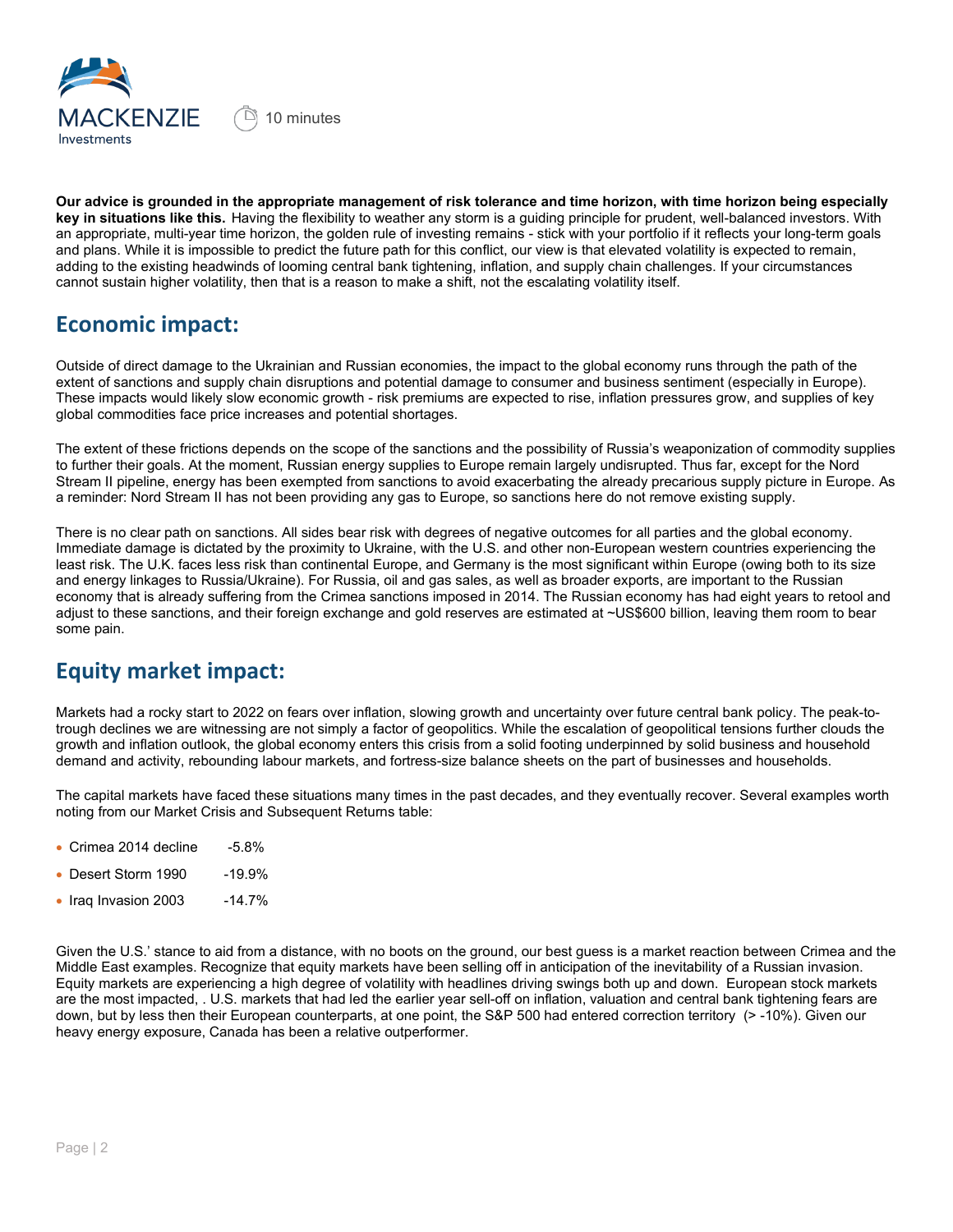

## **Bond market impact:**

Bond yields that had been rising most of the year, proving to be a headache for balanced investors, have delivered the expected offset to the risk-off environment and are providing ballast to balanced portfolios. Longer-term, sanctions and supply chain disruptions pose a problem for inflation, but shorter term, the flight to safety characteristics of government bonds have increased demand for this asset class.

Commodity prices face upward pressure given Russia's footprint (see background for more). This stokes inflation fears of all the wrong kind – not demand-driven inflation but exogenous and not easily repairable supply constraints. We still see inflation retreating as the year unfolds. Should energy and other commodity prices remain elevated, the magnitude of the retreat on inflation is in question (higher for longer).

However, central banks may not react to this event, seeing the inflation as supply related (higher rates won't increase any supply). They should also be mindful of the heightened uncertainty, damage to consumer and business confidence, and the potential for slowing growth due to the 'tax' of higher inflation. Again, the geographic proximity should inform the extent of the central bank's reaction. We expect the European Central Bank should be the most cautious, while U.S. and Canadian central banks may forge ahead with rate increases but err on the side of caution, seeking greater clarity as time passes. We were already in the camp of no 0.5% hike by the U.S. Federal Reserve on March 16, and these developments tilt further in that direction. We still expect the Bank of Canada to hike by 0.25% on March 2.

#### **Commodity impact:**

**Energy** – Crude oil prices have spiked, but by less than one might imagine. Natural gas prices in North America are elevated but not skyrocketing. European natural gas prices are spiking sharply higher, as inventories are low. The U.S. has sought to increase liquified natural gas exports to Europe and reportedly exceeded Russian exports last month.

Russia is the world's third-largest oil producer and the second-largest natural gas producer. One-third of European natural gas consumption and more than one-quarter of its crude oil imports come from Russia. Germany typically derives 30% of crude oil supplies and >50% of natural gas from Russia.

At the moment, Russian energy supplies to Europe remain largely undisrupted. Thus far, except for the Nord Stream II pipeline, energy has been exempted from sanctions to avoid exacerbating the already precarious supply picture in Europe. As a reminder: Nord Stream II has not been providing any gas to Europe, so sanctions here do not remove existing supply. There is a risk that Russia weaponizes commodity supplies to further their goals. This would be a very costly undertaking for Russia.

OPEC will be pressured by the West to pump more and will be faced with a choice between its OPEC+ alliance with Russia and its extensive global customer base in the West (and Japan). China's decision also plays a role, and at present, they have tried to remain non-committal to any side. In the face of sanctions, Russia may seek to sell more oil to China, freeing up other global barrels previously destined for China to reroute elsewhere. An Iran deal is another potential offset. Iranian oil may come back online if a new nuclear deal can be struck. North American production remains available to come online. North American shale production has been sluggish to respond to rising prices due to producers' newfound capital spending discipline. The U.S.' Strategic Petroleum Reserves are another conduit of relief for oil prices.

Longer-term, energy security concerns complicate the move away from fossil fuels and the fight against climate change.

**Gold** – Gold is providing a safe haven as it often does in times of crisis. The reaction isn't what some may have wished (up ~5% YTD), but gold will likely continue to have support if outcomes remain unpredictable in the region.

**Metals** - Russia and Ukraine are major suppliers of palladium, nickel, platinum, and cobalt; and supply approximately 25% of the E.U.'s aluminum. These are important inputs to many everyday goods, and price increases/supply disruptions can snowball – think semiconductors, cars, planes, cell phones etc. – goods that already face supply chain driven shortages and delivery delays.

**Grains -** Russia and Ukraine supply significant global supplies of wheat and corn, and this could bring broader food security concerns in certain parts of the world – these can be very destabilizing, especially in lower-income countries.